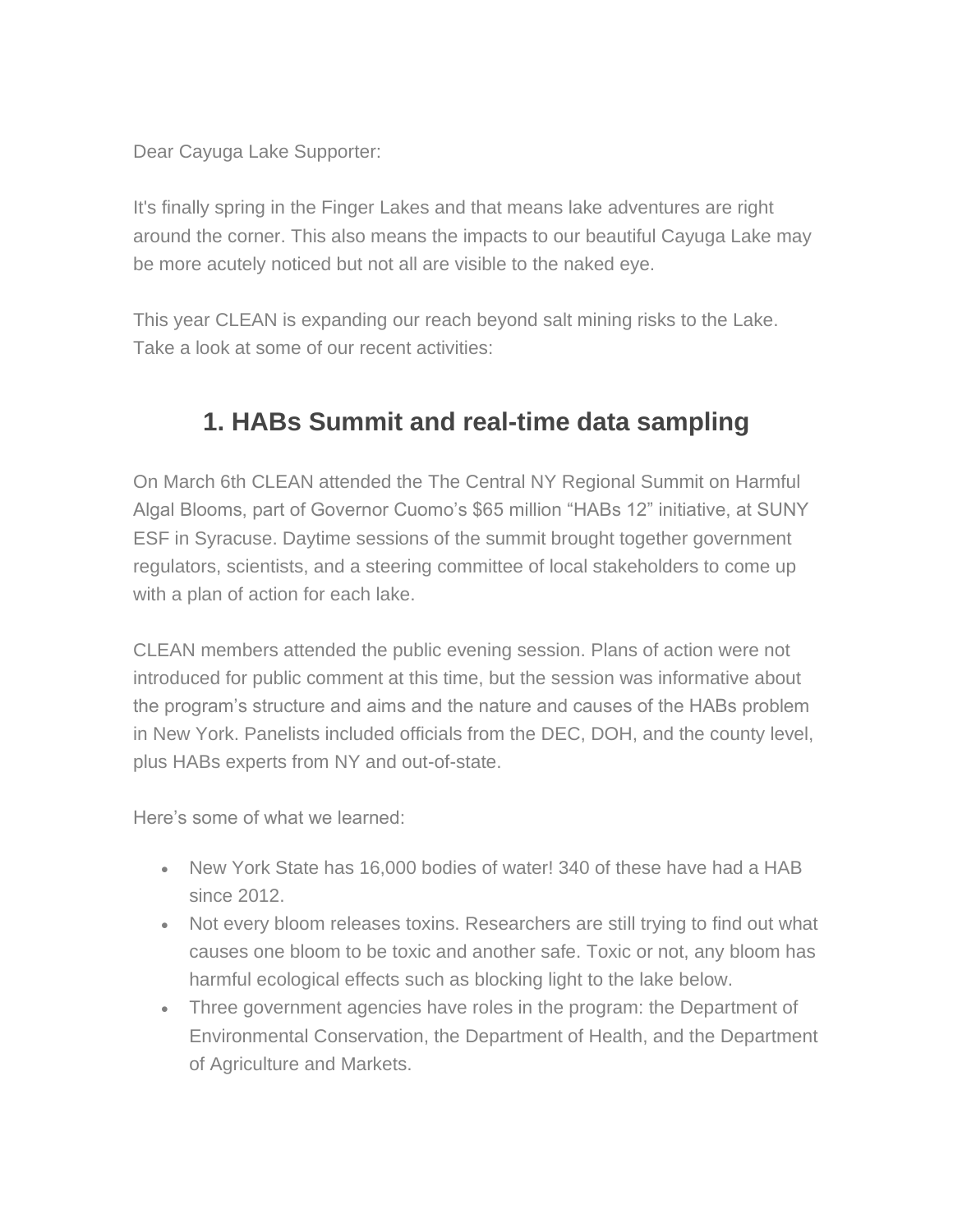- The HABs 12 program will fund monitoring and immediate remedial and preventative projects that reduce discharge of nitrogen and phosphorous into lake. It will not fund research, and whether the action plans will include long-term prevention strategies remains to be seen.
- Other factors such as temperature affect blooms, but experts agree that nutrient surges from pollution are the clear primary cause. Reducing pollution has had a proven record of success since Lake Erie's "burning river" water quality crisis in the 1970's.

The panel ended with a key question: What elements would these experts like to see in the action plans that come out of this initiative? There was a lot of agreement among the panelists, whose responses included:

- More comprehensive monitoring, with investment in remote technologies that make this possible.
- Economic impact studies to illustrate "the cost of doing nothing".
- More wetland creation, and "bigger, better buffers" for farms and shoreline properties.

In congruence with the above finding CLEAN has been working to fund the purchase of a Eureka Water Probe Manta+30A. This probe measures temperature, conductivity, pH, dissolved oxygen, turbidity, chlorophyll A, and fresh-water cyanobacteria. It differs from some simpler instruments in that it can indicate the proportion of cyanobacteria (blue-green algae) to chlorophyll in the water. In the Finger Lakes, when that proportion rises above 10%, there is a risk of a harmful algal bloom. CLEAN will partner with local organizations to monitor for harmful algal blooms (HABs) on Cayuga Lake that pose health risks to humans, pets, and wildlife. The Eureka water probe can collect specific data on cyanobacteria, allowing students, volunteers and trained specialists to predict HAB outbreaks before they occur. After piloting this equipment in 2018, we plan to make the data available to the public and the NYS Department of Environmental Conservation.

Want to join us in this effort? Send us an email, [CLEAN.CayugaLake@gmail.com.](mailto:CLEAN.CayugaLake@gmail.com)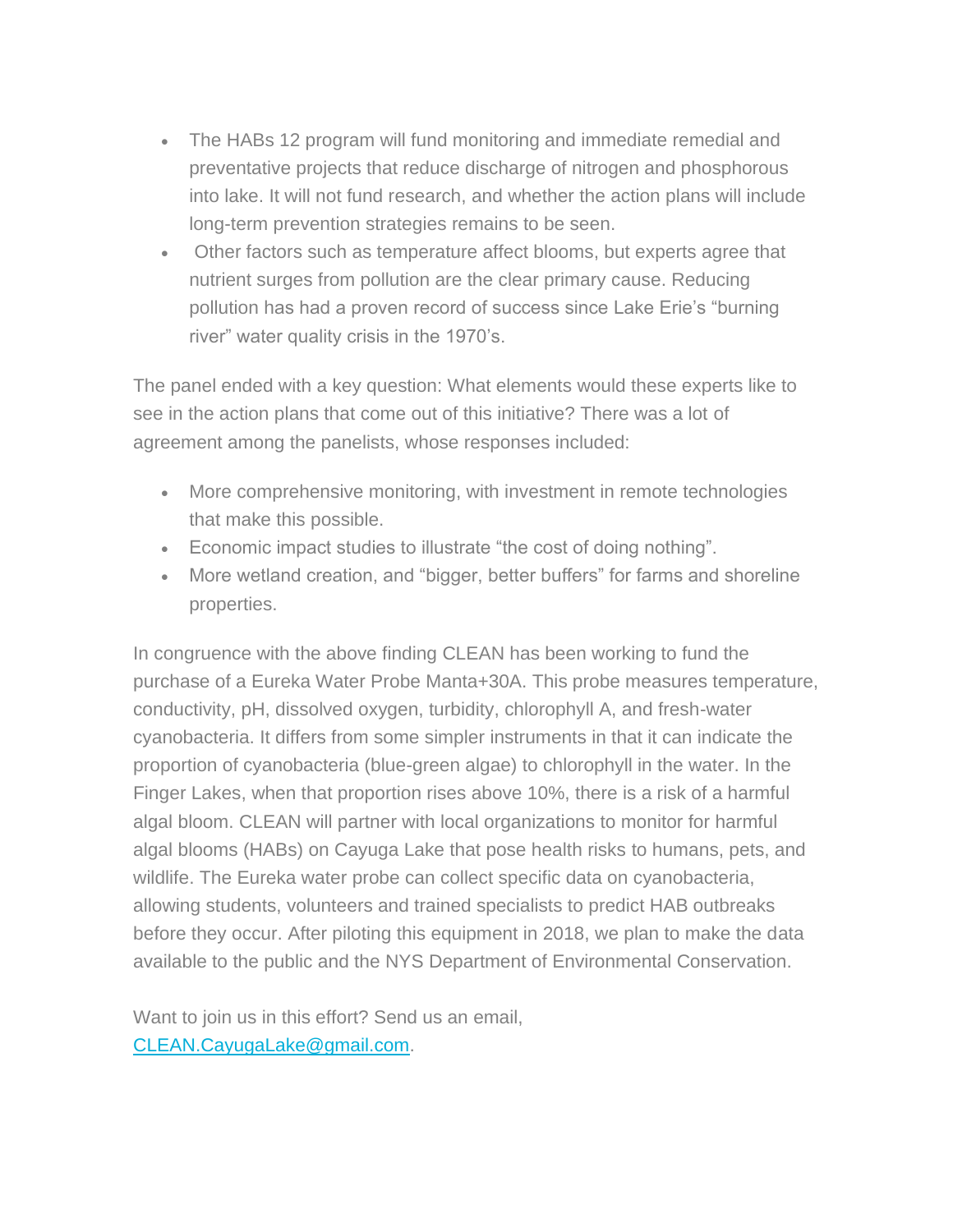## **2. Article 78 lawsuit against the DEC**

On March 10, 2018 we filed our Memorandum of Law with the New York State Supreme Court, the next step in the legal proceeding to hold the DEC accountable for their erroneously based negative declaration for Cargill's Shaft no. 4 permit. If you're interested in the case, you can see all of the files online [here](https://iapps.courts.state.ny.us/nyscef/DocumentList?docketId=XXKA/fHyz8iqtbOb8XYwIg==&display=all&courtType=Tompkins%20County%20Supreme%20Court&resultsPageNum=1) (included Cargill's attempt this week to have the case dismissed).

The schedule, as it currently stands:

- 1. On April 30, 2018 the DEC will Respond to our Initial Petition and Memorandum of Law
- 2. On May 14, 2017 CLEAN will respond to the DECs responsiveness papers
- 3. On June 20th Oral Arguments for this case will be heard in the Tompkins County Supreme Court

It's an exciting time so stay in touch and join us on June 20th holding the DEC accountable.

## **3. Come find CLEAN at these fantastic public events!**

### **Saturday April 14 - CSI Annual Volunteer Symposium and "Water and Community" Event**

- 1-3PM The Space @Greenstar, 700 W. Buffalo St. Ithaca
- [More information](http://www.communityscience.org/2018/03/27/csi-annual-volunteer-symposium-and-water-and-community-event-saturday-april-14th/)

#### **Sunday April 22 - EARTH DAY Ithaca 2018**

- Hosted by Sustainable Tompkins
- 12-6PM The Space @Greenstar, 700 W. Buffalo St. Ithaca
- [More information](https://sustainabletompkins.org/signs-of-sustainability/tompkins-weekly-column/earth-day-ithaca-2018/)